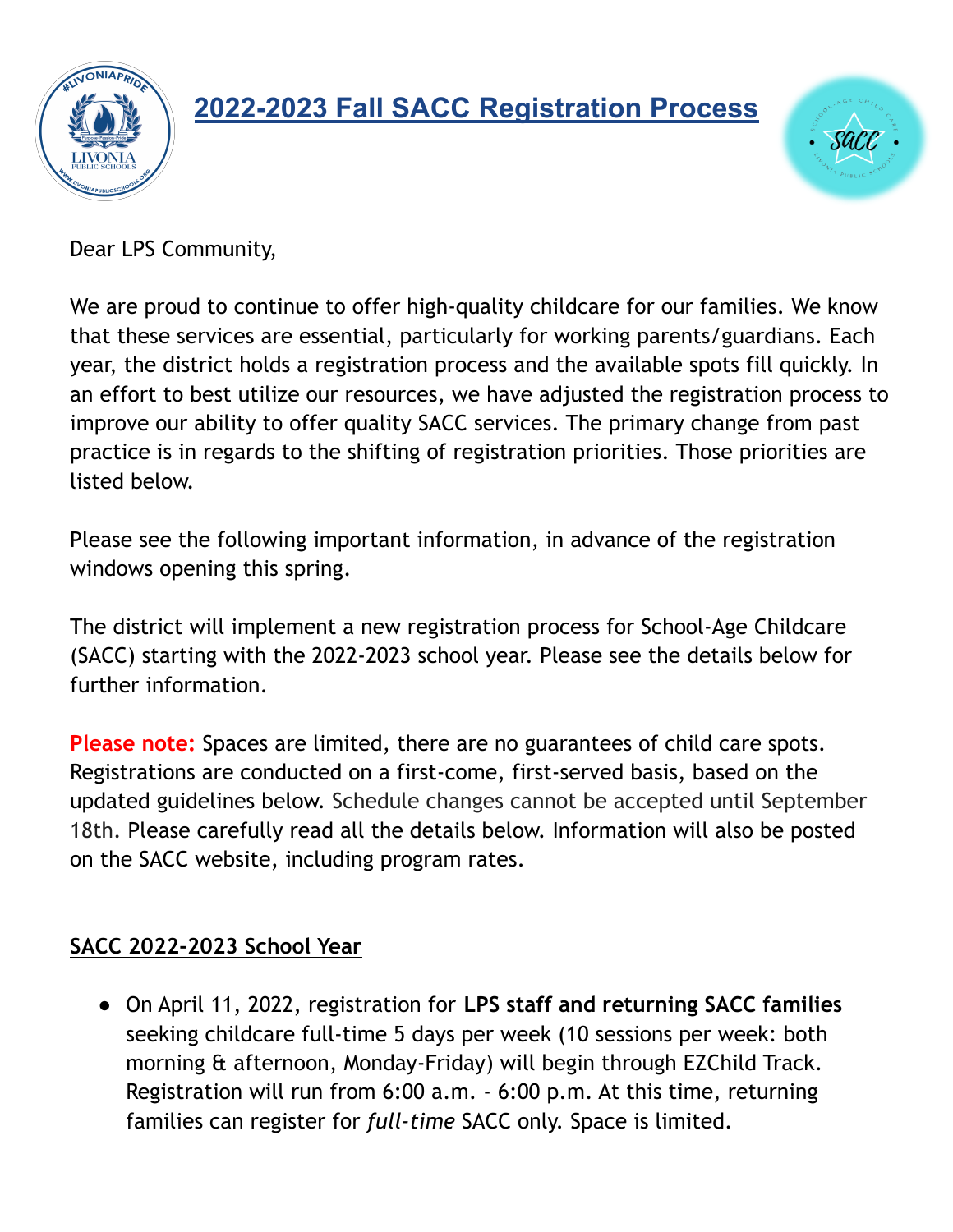- On April 13, 2022, (from 6:00 a.m. 6:00 p.m.) registration fo**r LPS staff and returning SACC families** seeking childcare 5 consecutive days per week (either 5 mornings sessions M-F or 5 afternoon sessions M-F~ not a combination of both) will begin through EZChild Track. Space is limited.
- *If space is available,* on April 14, 2022, (from 6:00 a.m. 6:00 p.m.), registration for **waitlisted** families seeking childcare full-time 5 days per week (10 sessions per week: both morning & afternoon, Monday-Friday) will begin through EZChild Track.
- *If space is available*, on April 18, 2022, (from 6:00 a.m. 6:00 p.m.) registration for **waitlisted** families seeking childcare 5 consecutive days per week (either 5 mornings sessions -M-F or 5-afternoon sessions-M-F, not a combination of both) will begin through EZChild Track.
- On April 19, 2022, (from 6:00 a.m. 6:00 p.m.) registration for **new** families seeking childcare full-time 5 days per week (10 sessions per week: both morning & afternoon, Monday-Friday) will begin through EZChild Track.
- On April 20, 2022, (from 6:00 a.m. 6:00 p.m.) registration for **new** families seeking childcare 5 consecutive days per week (either 5 mornings sessions or 5 afternoon sessions - M-F, not a combination of both) will begin through EZChild Track.
- If a family is seeking part-time childcare, and spaces are available, registration will begin on April 19<sup>th</sup> but the application will only be considered after the placement of the above registrations has taken place. A flex schedule option will no longer be available.
- Current waitlisted families from this year will be able to register on April 14th & 18th as space allows. As part of the new registration process beginning with the 2022-2023 school year, any waitlisted families will only apply to the current school year. Beginning with the 2023-24 school year, waitlisted families will not roll over from year to year.